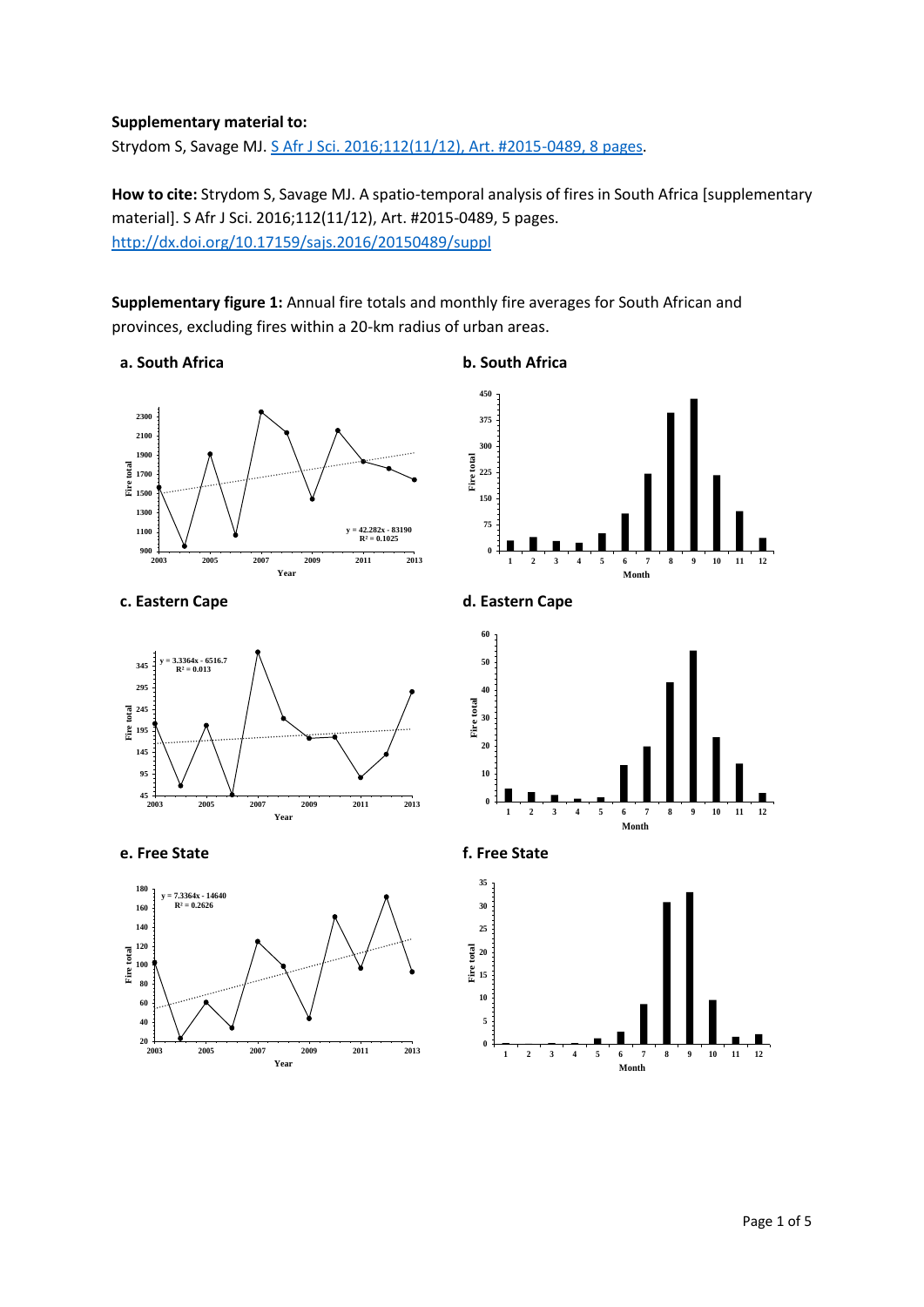





**i. KwaZulu-Natal j. KwaZulu-Natal**



 **60 Fire total 2 3 4 5 6 7 8 9 10 11 12 Month**

**k. Limpopo l. Limpopo**











Page 2 of 5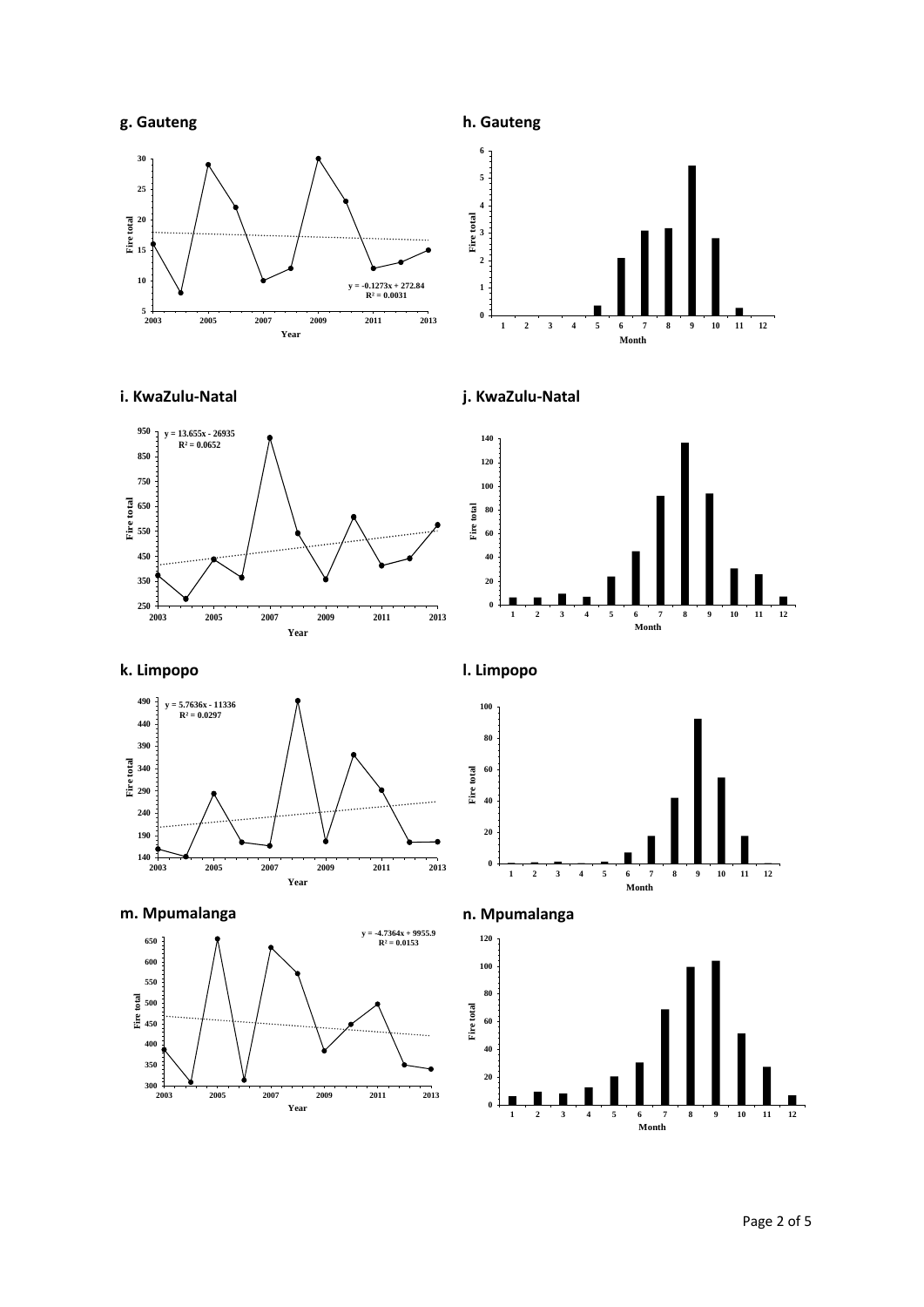## **o. Northern Cape p. Northern Cape**















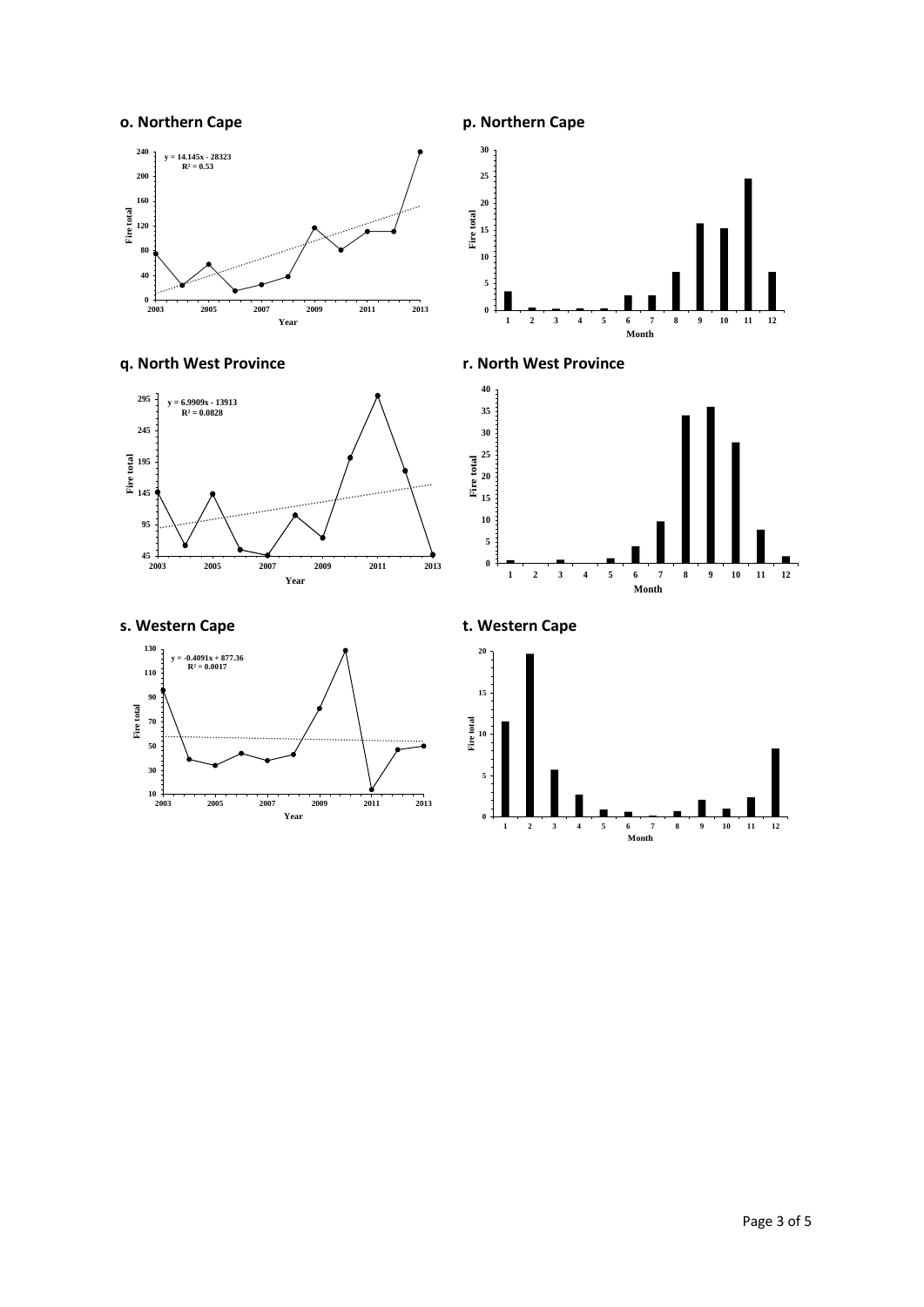

## **a. Gauteng b. Gauteng**